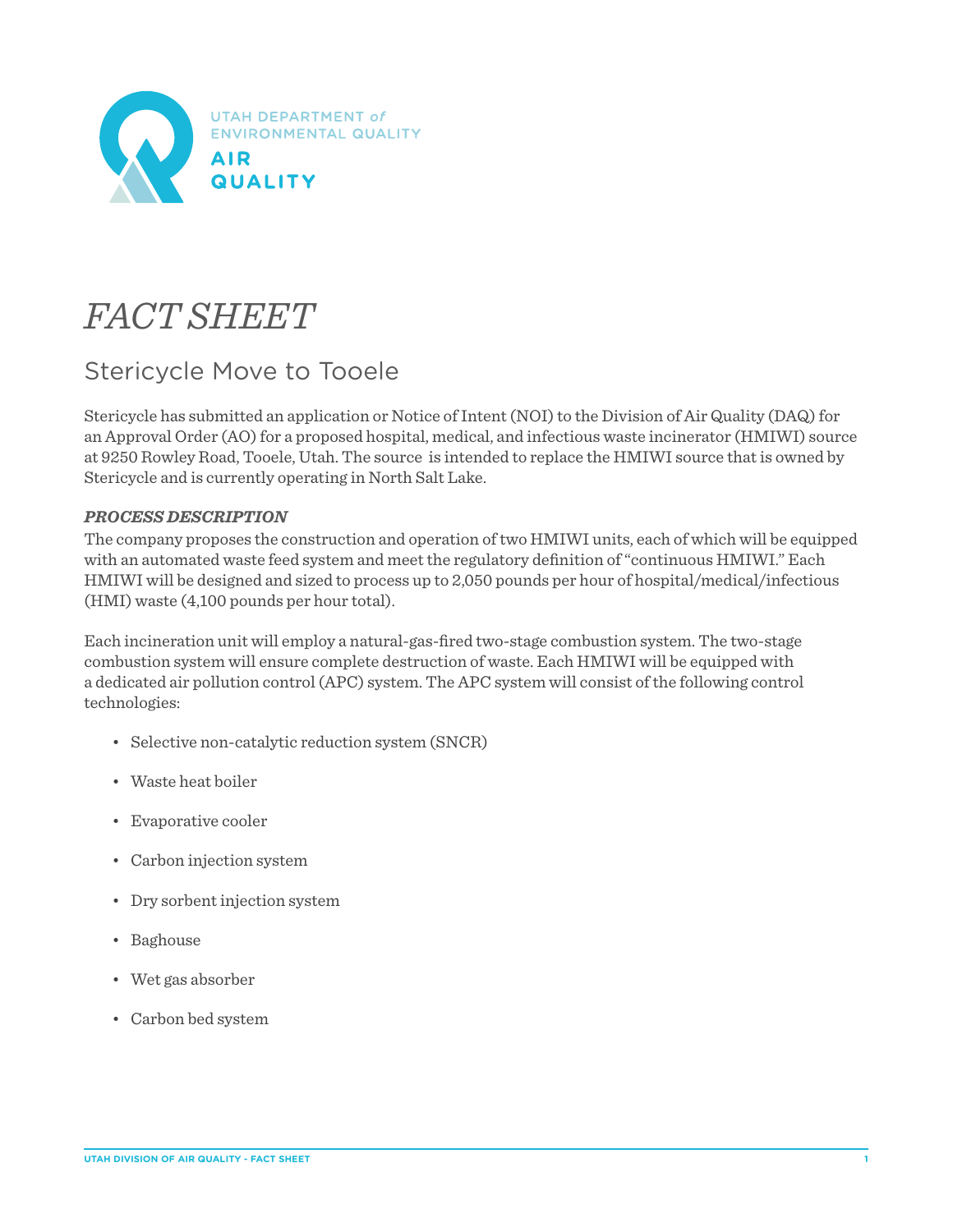A generator, dry sorbent silo with bin vent, and tub washer will also be operated at the facility. Each HMIWI will also be equipped with an emergency bypass stack which, under emergency conditions, will allow gas from the secondary chamber to vent directly to the atmosphere without passing through the APC equipment. The emergency bypass stack will only be utilized when necessary for employee safety and to prevent catastrophic damage to the APC equipment due to a significant process upset or other unforeseeable circumstance causing a process interruption. Waste feed to the primary chamber will be prevented from entering the chamber by a waste feed lockout system, while the bypass stack is open.

Additional activities at the facility will include waste delivery, processing, and unloading. Each container that arrives for incineration will be weighed, scanned to document receipt, and monitored/screened for possible radioactivity as outlined in the Solid Waste Permit issued by the Utah Division of Waste Management and Radiation Control.

#### *EMISSIONS*

The Potential to Emit (PTE) of criteria pollutants, greenhouse gas (GHG) pollutants, hazardous air pollutants (HAPs), and other non-HAPs from the proposed HMIWI units were calculated for both normal operating conditions (waste combustion), as well as startup conditions (supplemental natural gas firing for purposes of preheating the combustion chambers).

| <b>Potential to Emit for Criteria Pollutants</b><br>and Greenhouse Gases<br>(tons per year) |           |
|---------------------------------------------------------------------------------------------|-----------|
| PARTICULATE MATTER (PM10)                                                                   | 1.94      |
| PARTICULATE MATTER (PM2.5)                                                                  | 1.94      |
| NITROGEN OXIDES (NOX)                                                                       | 28.31     |
| SULFUR DIOXIDE (SO2)                                                                        | 2.36      |
| CARBON MONOXIDE (CO)                                                                        | 1.93      |
| <b>VOLATILE ORGANIC COMPOUNDS (VOCS)</b>                                                    | 1.06      |
| HAZARDOUS AIR POLLUTANTS (HAPS)                                                             | 2.08      |
| CARBON DIOXIDE EQUIVALENT (CO2E)                                                            | 47,316.89 |